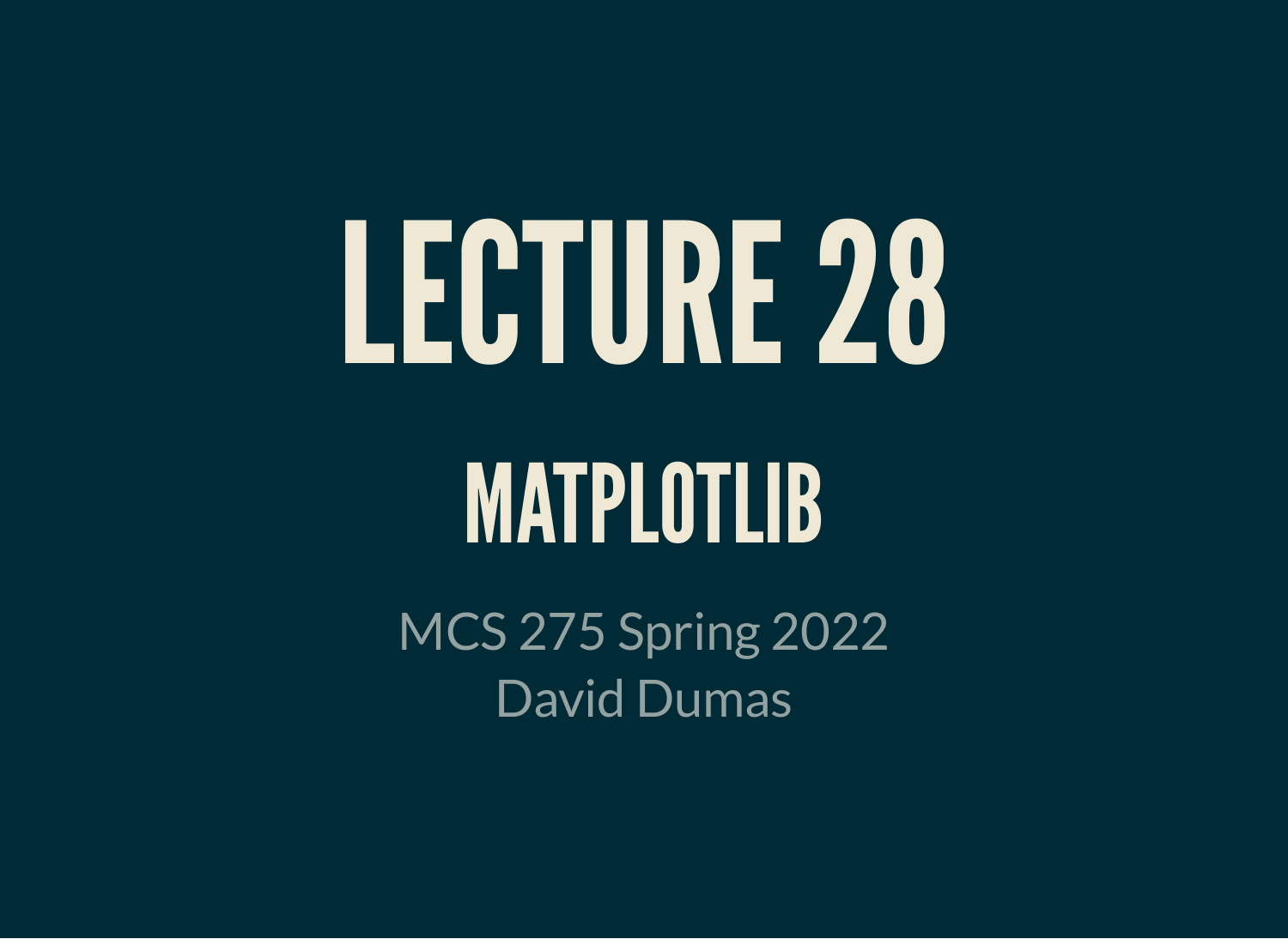#### LECTURE 28: MATPLOTLIB

Course bulletins:

- [Project](https://www.dumas.io/teaching/2022/spring/mcs275/nbview/projects/project3.html) 3 due 6pm on Friday 18 March.
- Remaining office hours before deadline: ■ Joyce, 3:00-4:00pm Wednesday
	- Dumas, 12:00-12:50pm Friday
- I will not be reachable at all over the weekend. After that,  $\sim$ 48 hour response time until 4 April.
- Except for spring break, Johnny Joyce's availability unchanged.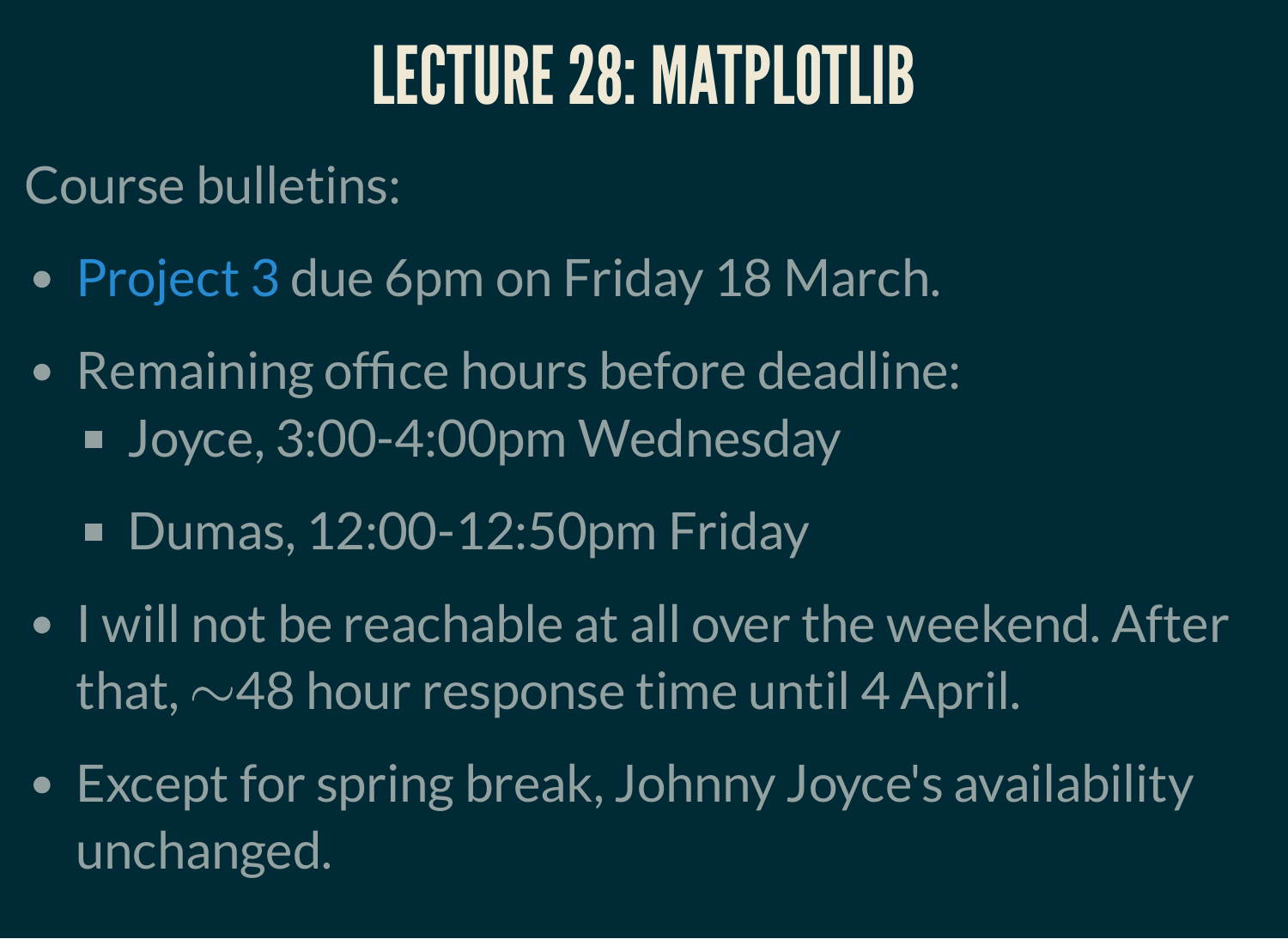- Project 4 will allow you to choose a topic, use arbitrary online resources, and collaborate if you want.
- Project 4's focus is on documentation. Half of the grade will be how well you document: ■ Your project topic
	- How I should test your project
	- What sources you used
	- What your individual contribution was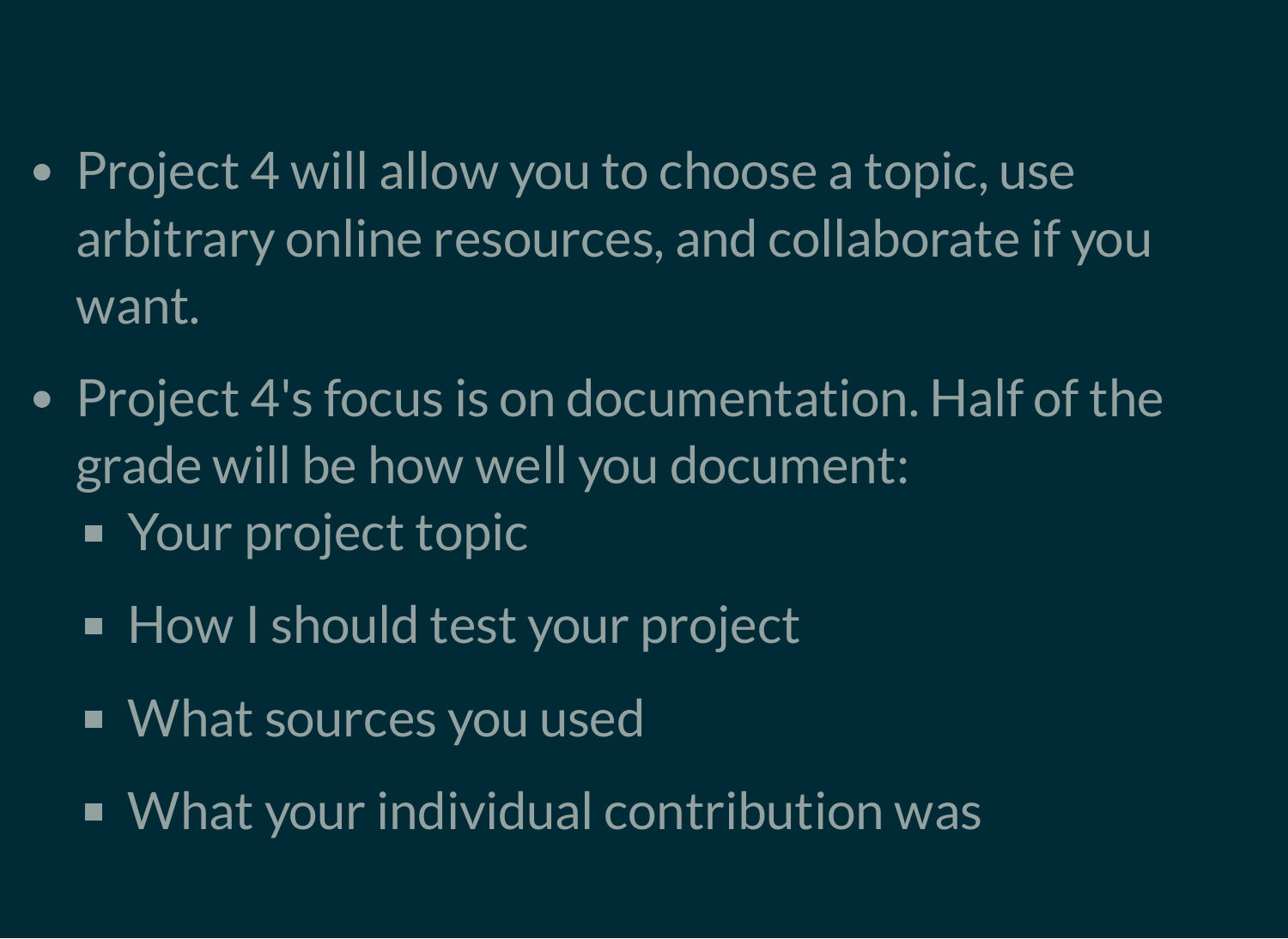#### INSTALL

You don't need to install anything if you want to use matplotlib in [Google](file:///home/ddumas/Dropbox/teaching/mcs275/slides/colab.research.google.com) Colab. However, it's hard to work will file I/O in Colab, which can make that approach a pain. To install locally:

python3 -m pip install matplotlib

#### Often paired with:

python3 -m pip install numpy python3 -m pip install notebook

#### See official [matplotlib](https://matplotlib.org/stable/users/installing.html) install help.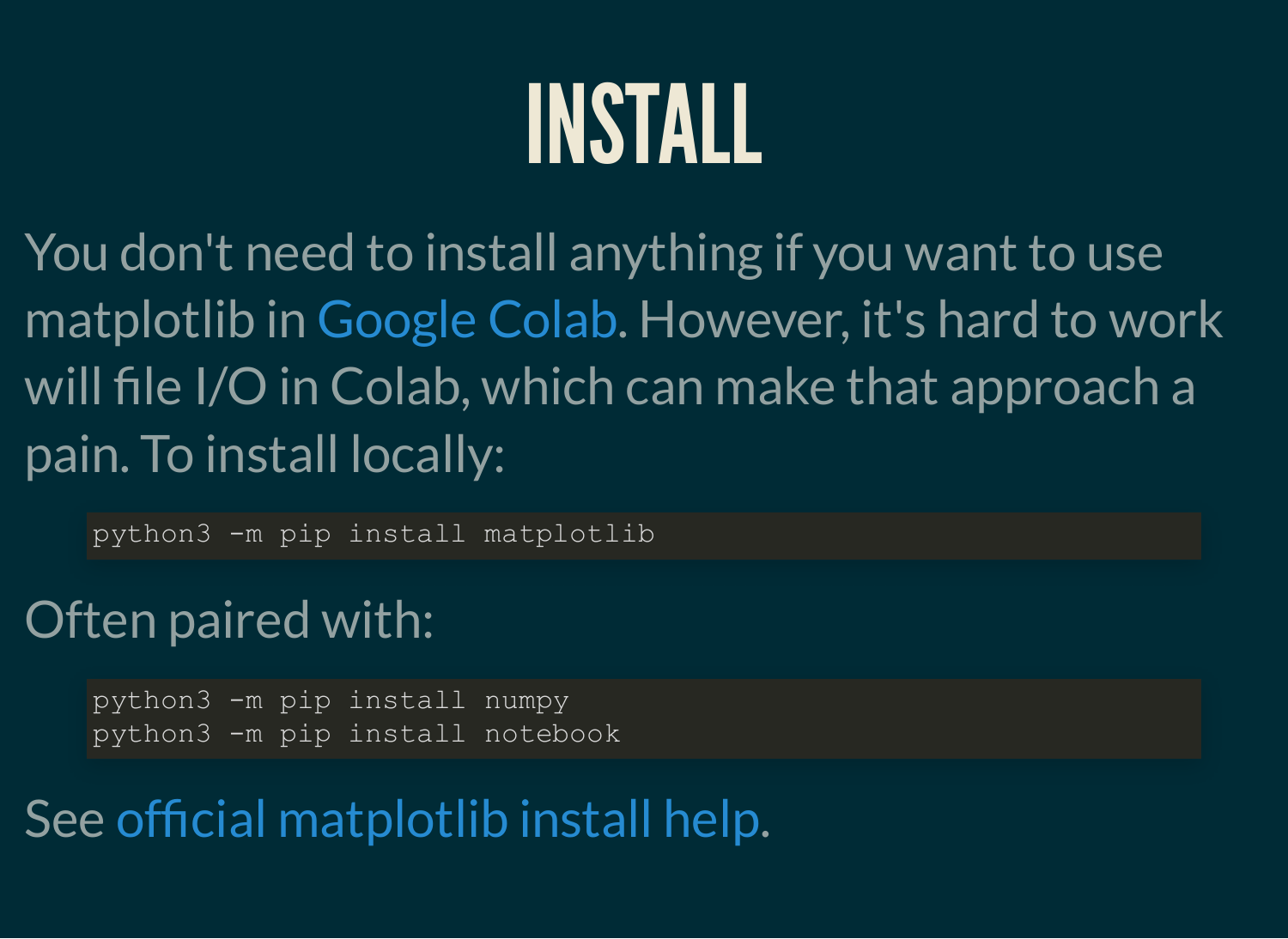### PLOTS

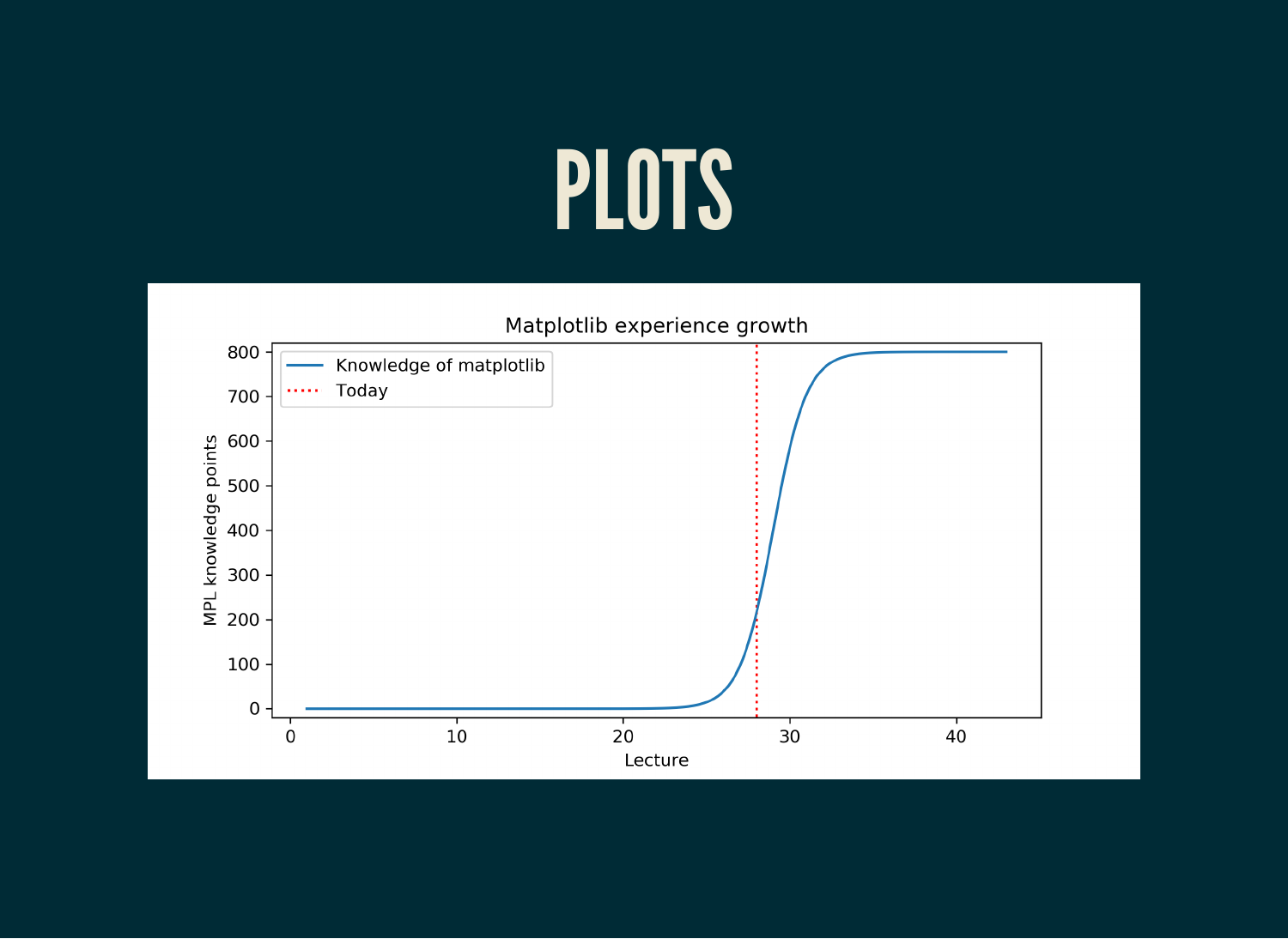### MATLAB

[MATLAB](https://www.mathworks.com/products/matlab.html) is a proprietary software package for numerical computation. It has its own language, and is popular in engineering and applied sciences. It was first released in 1984.

It quickly developed a reputation for making it easy to generate nice plots.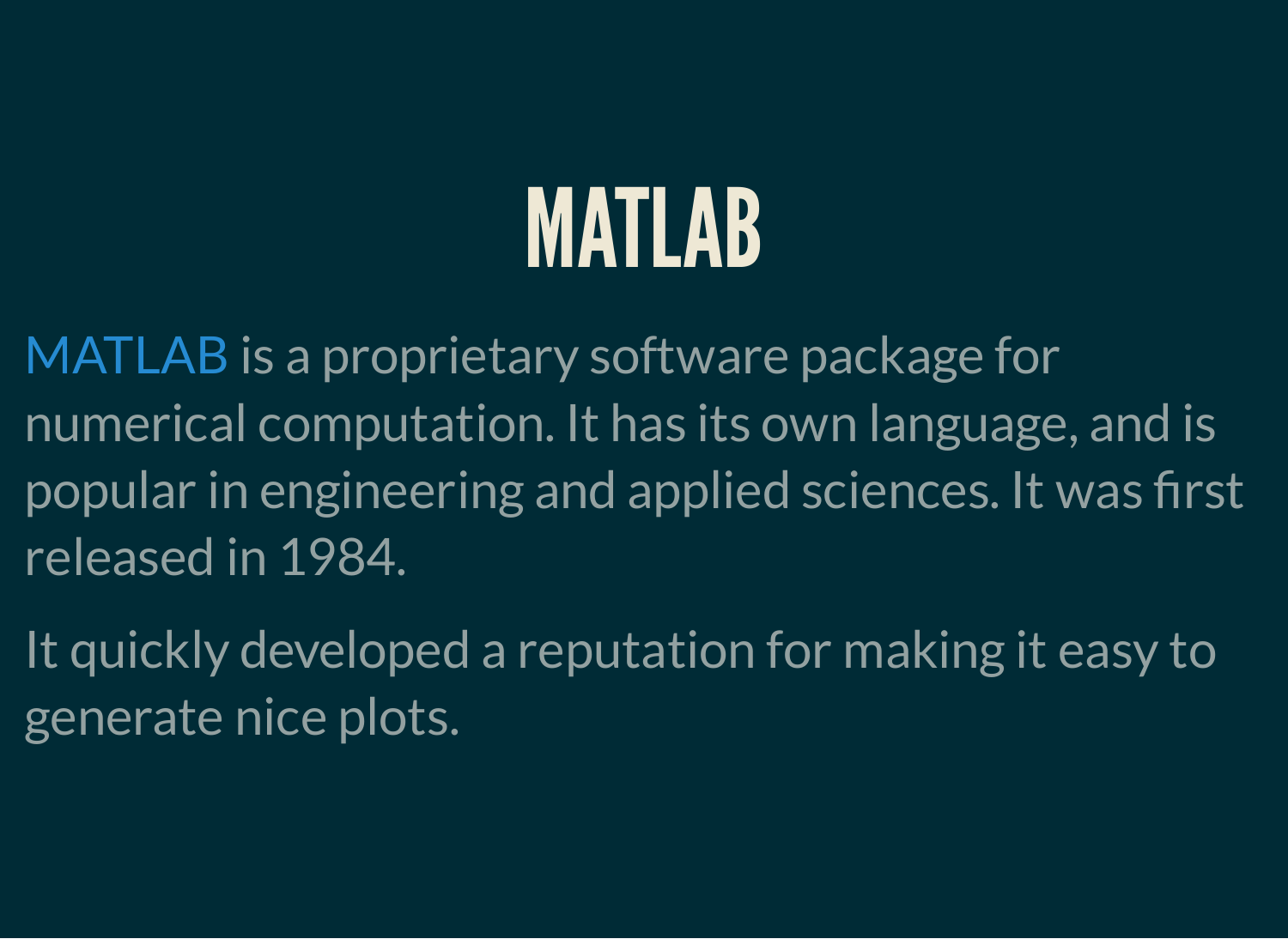#### MATPLOTLIB

[matplotlib](https://matplotlib.org/) is a library for making 2D plots in Python. It was developed starting in 2003 by John Hunter (then a neurobiology postdoc), inspired by the plotting interface of MATLAB.

Today it is the most widely used plotting package for Python, and the Python+numpy+matplotlib "stack" is increasingly popular for applications where MATLAB was once dominant.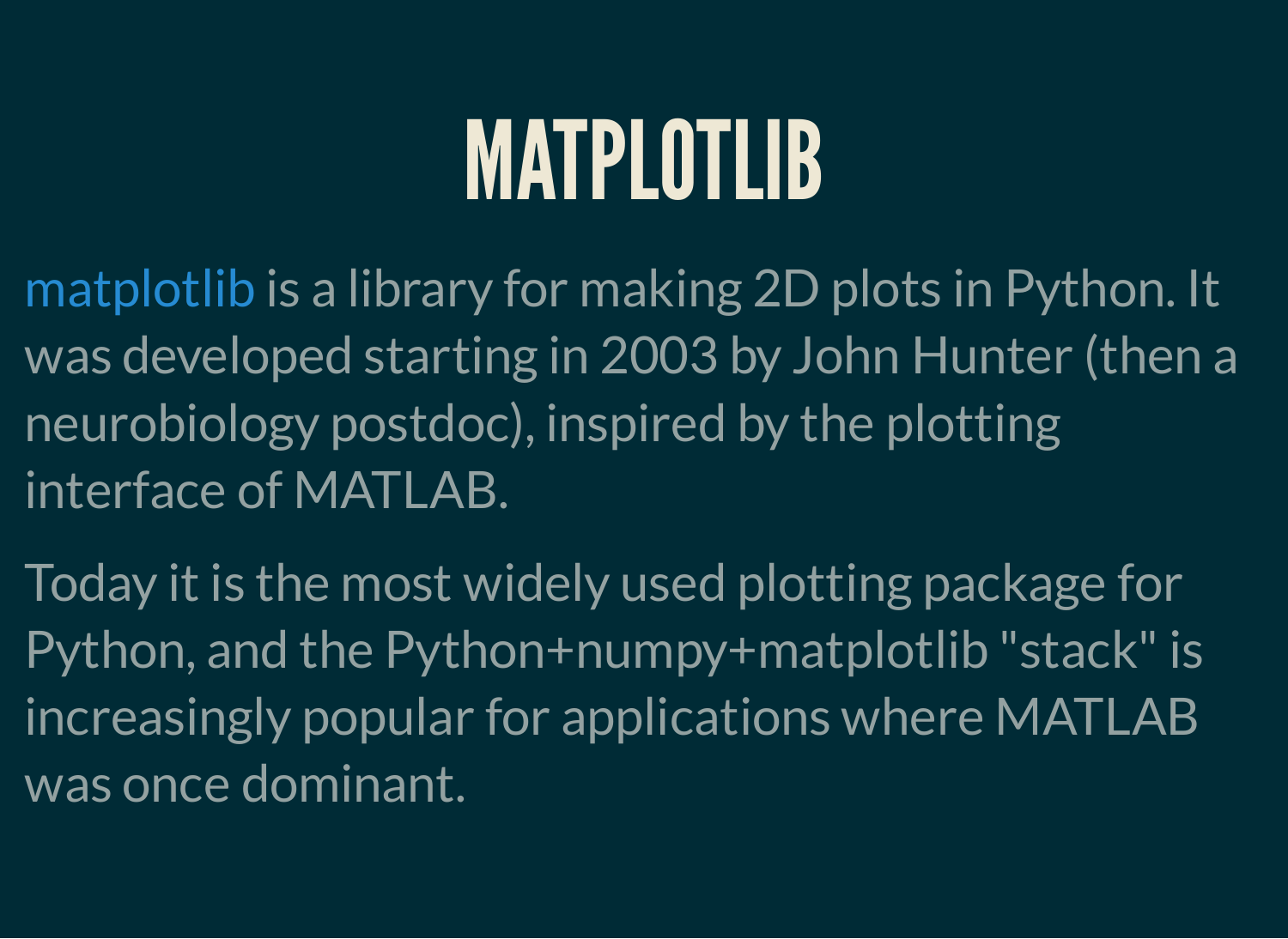# WAYS TO USE MATPLOTLIB

Matplotlib can be used in several ways:

- $\bullet$  In scripts, with output to a file
- In REPL, with plots opening in a GUI
- In IPython notebook, where plots are shown directly in the notebook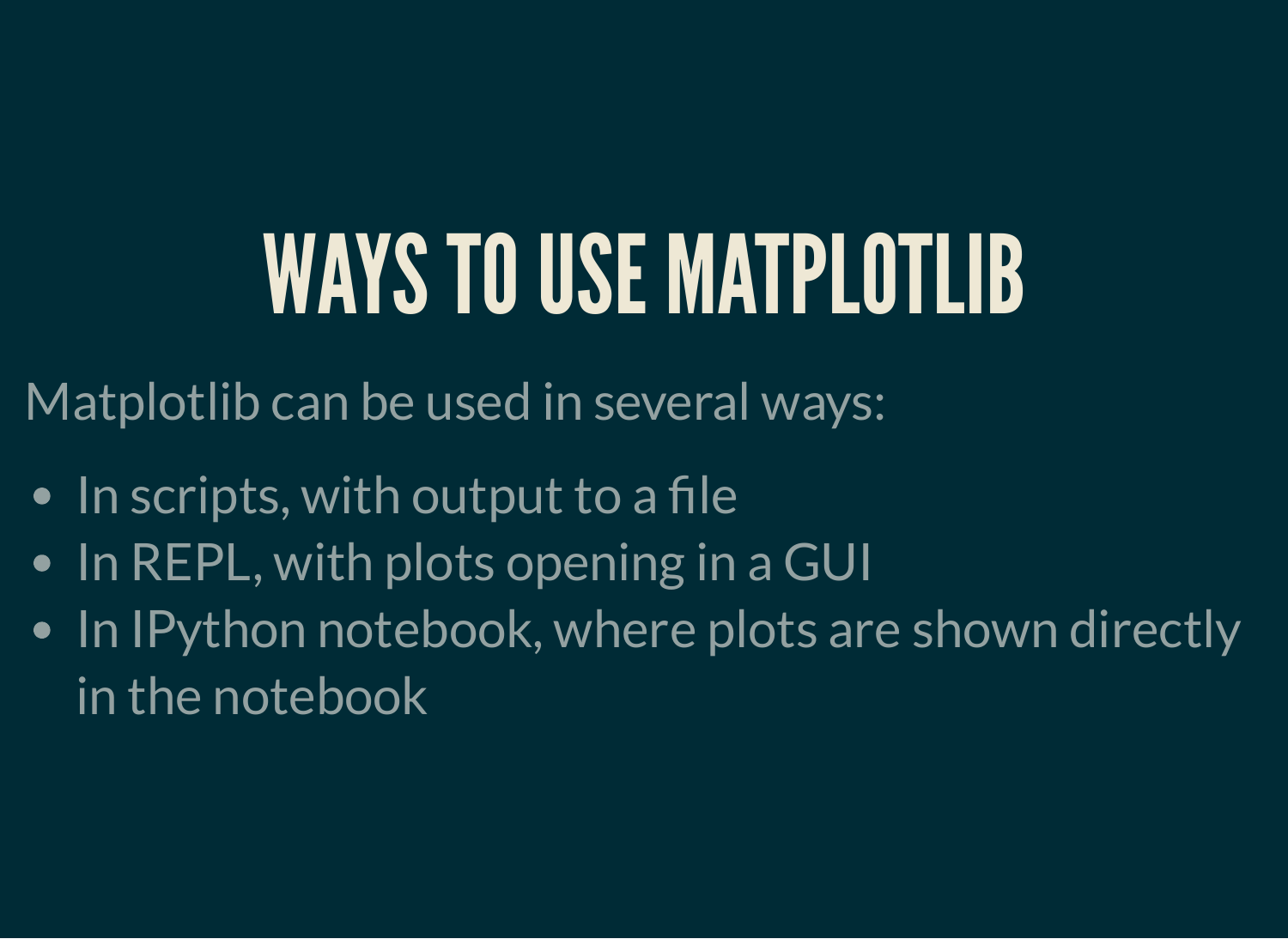# NOTEBOOK

As with numpy, I'll do most of the intro as a series of coding demos in a notebook.

 $\rightarrow$  [Matplotlib](https://www.dumas.io/teaching/2022/spring/mcs275/nbview/samplecode/matplotlib/mpl-intro.html) intro notebook  $\leftarrow$ 

While I'll post the updated notebook after lecture, I suggest using Chapter 4 of [VanderPlas](https://jakevdp.github.io/PythonDataScienceHandbook/) as your primary reference because it has detailed explanatory text *and* sample code notebooks.